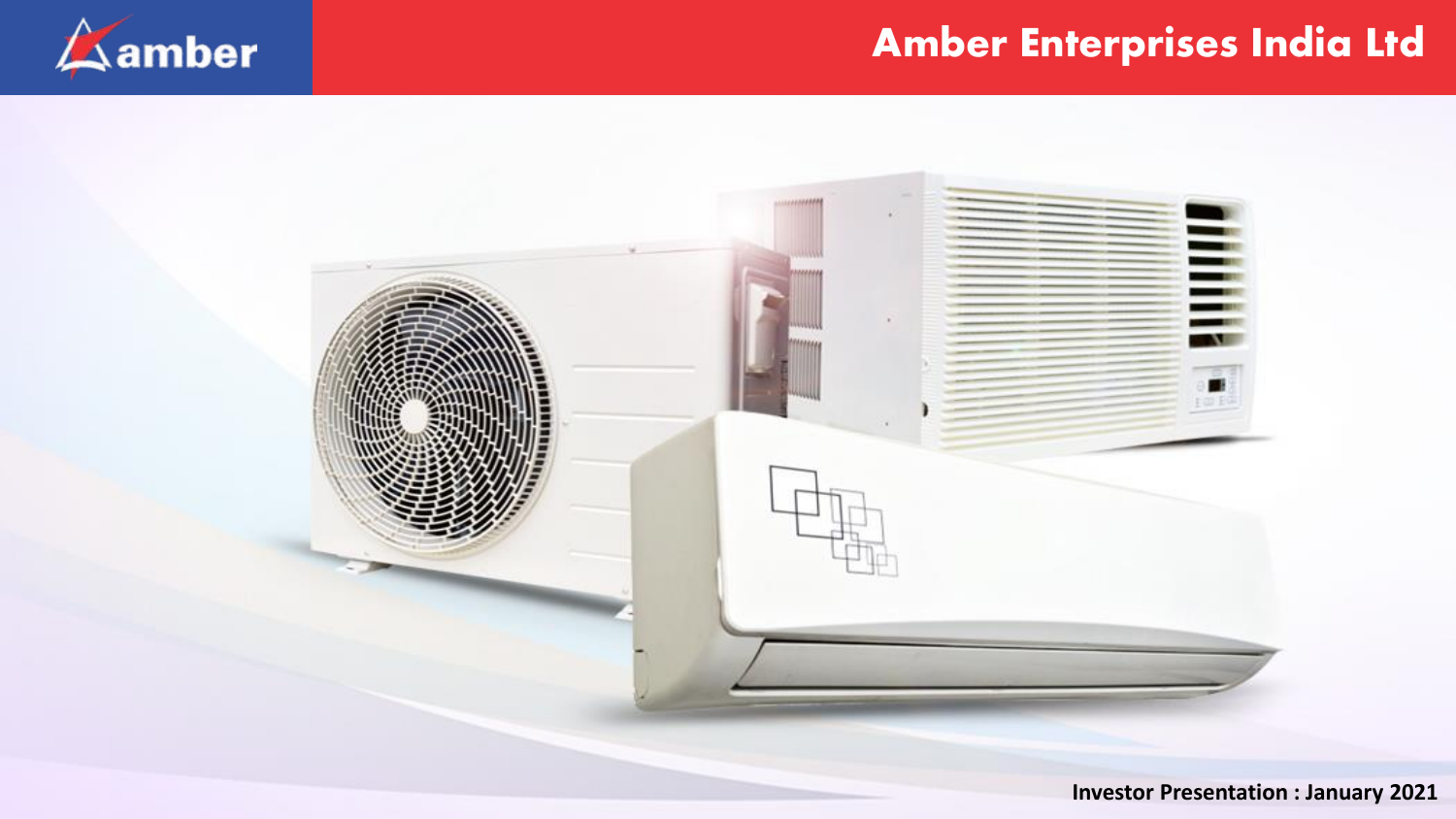

This presentation and the accompanying slides (the "Presentation"), which have been prepared by **Amber Enterprises India Limited** (the "Company"), have been prepared solely for information purposes and do not constitute any offer, recommendation or invitation to purchase or subscribe for any securities, and shall not form the basis or be relied on in connection with any contract or binding commitment what so ever. No offering of securities of the Company will be made except by means of a statutory offering document containing detailed information about the Company.

This Presentation has been prepared by the Company based on information and data which the Company considers reliable, but the Company makes no representation or warranty, express or implied, whatsoever, and no reliance shall be placed on, the truth, accuracy, completeness, fairness and reasonableness of the contents of this Presentation. This Presentation may not be all inclusive and may not contain all of the information that you may consider material. Any liability in respect of the contents of, or any omission from, this Presentation is expressly excluded

Certain matters discussed in this Presentation may contain statements regarding the Company's market opportunity and business prospects that are individually and collectively forward-looking statements. Such forward-looking statements are not guarantees of future performance and are subject to known and unknown risks, uncertainties and assumptions that are difficult to predict. These risks and uncertainties include, but are not limited to, the performance of the Indian economy and of the economies of various international markets, the performance of the industry in India and world-wide, competition, the company's ability to successfully implement its strategy, the Company's future levels of growth and expansion, technological implementation, changes and advancements, changes in revenue, income or cash flows, the Company's market preferences and its exposure to market risks, as well as other risks. The Company's actual results, levels of activity, performance or achievements could differ materially and adversely from results expressed in or implied by this Presentation. The Company assumes no obligation to update any forward-looking information contained in this Presentation. Any forward-looking statements and projections made by third parties included in this Presentation are not adopted by the Company and the Company is not responsible for such third party statements and projections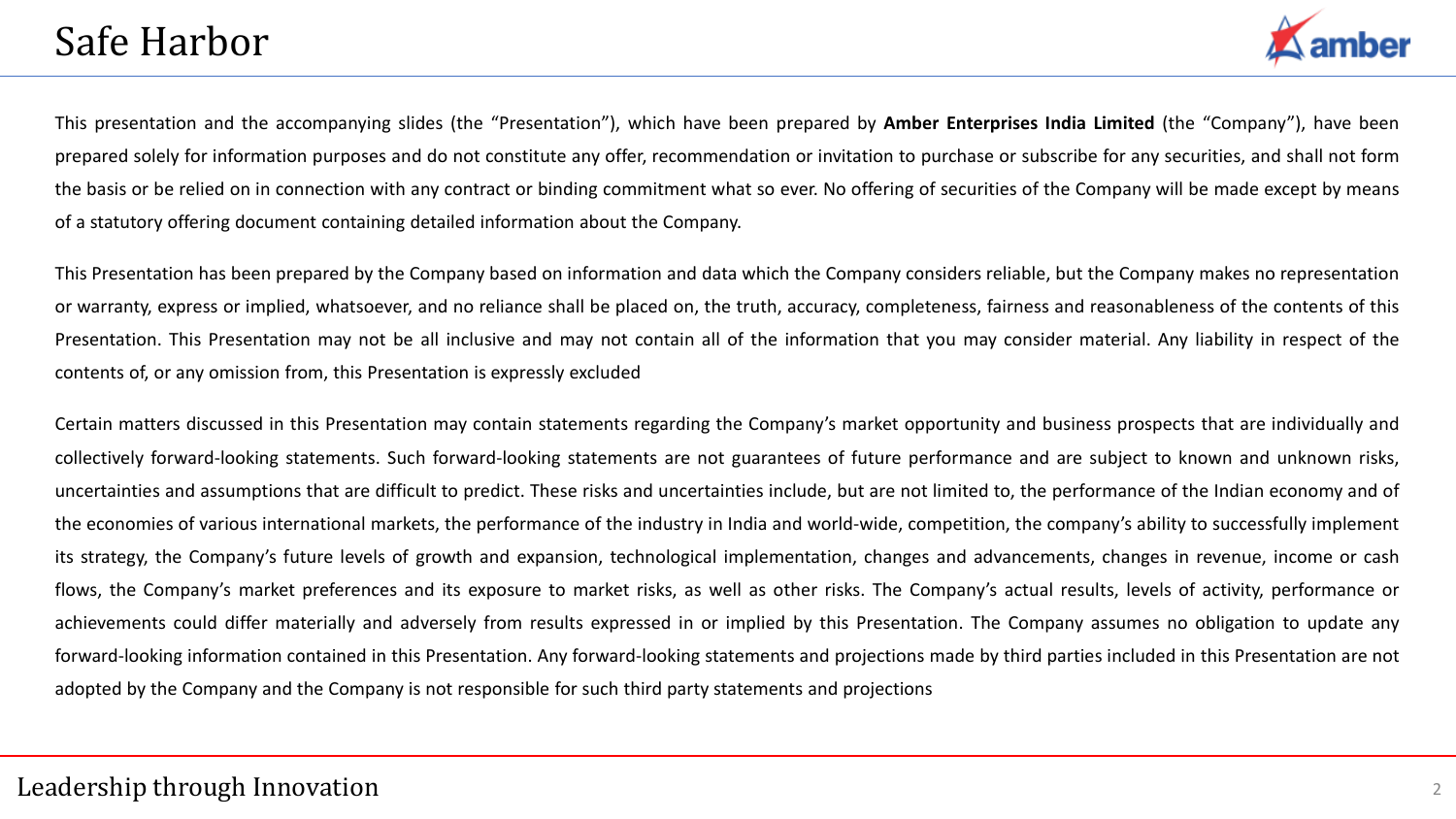## Q3FY21 Consolidated Performance





Rs. In Crs

✓ The Industry achieved **normalized Inventory levels** on the back of sustained Retail & OEM demand ✓ Demand in metro and **Tier 1 cities showed resilience** ✓ Demand uptick for AC's in the **Tier 2/Tier 3 cities continued** ✓ **Import ban on Refrigerant filled Air Conditioners have created opportunities for domestic manufacturers** and we are in discussions with large size MNc's and new domestic customers to provide integrated solutions for their requirements ✓ Operating EBIDTA for at quarter stood at **Rs. 62 Crs with an operating**

**EBIDTA margin at 8.2%**

Leadership through Innovation

**% Margins**

3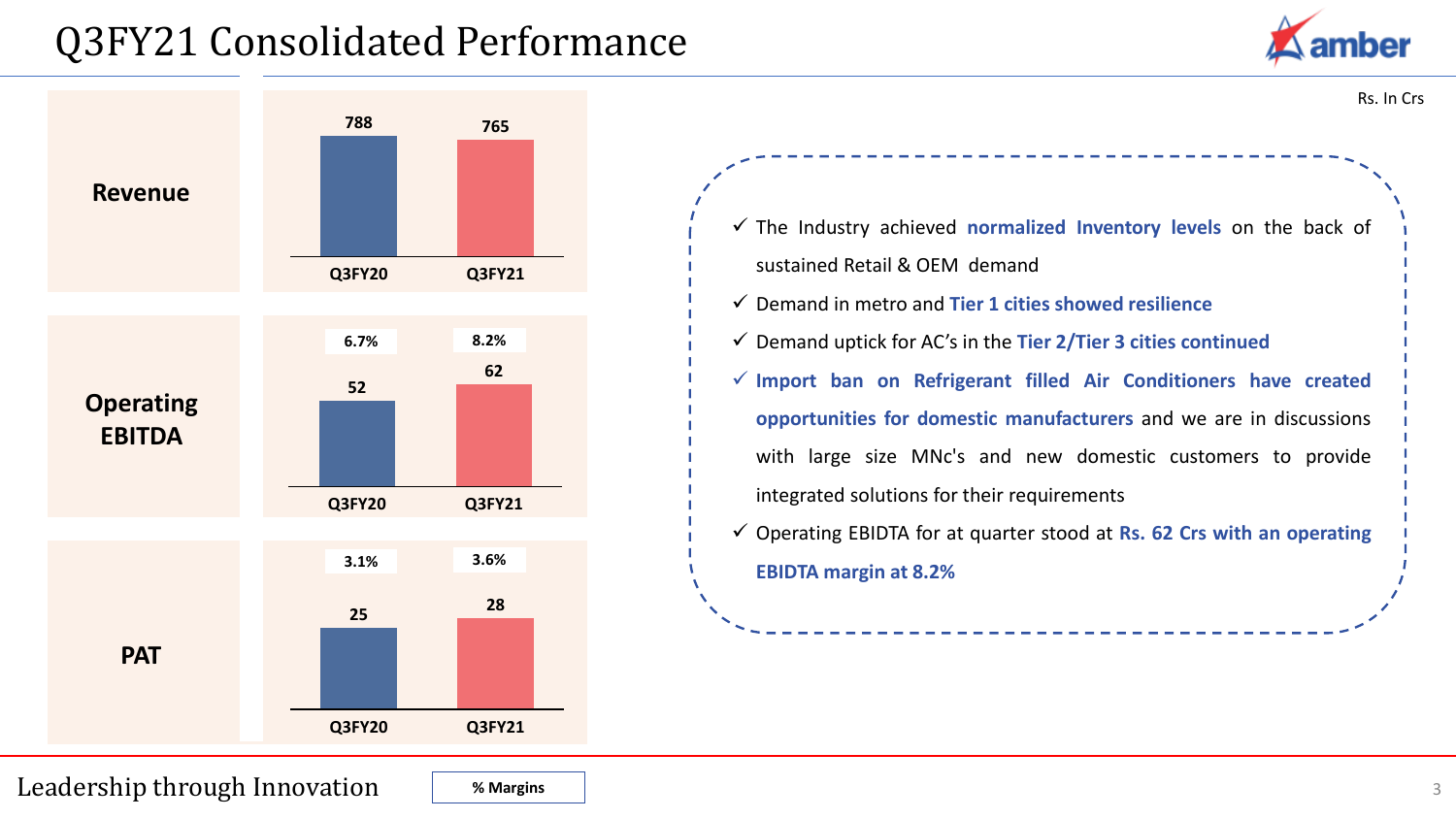## Consolidated Revenue Mix





RAC Components & Mobile Application





# Components **Components**

#### **RAC Business**

- ➢ Q3FY21 Revenue at Rs. 413 Crs vs Rs. 431 Crs in Q3FY20
- ➢ 9MFY21 Revenue at Rs. 719 Crs vs Rs. 1,596 Crs in 9MFY20
- ➢ There is a dip in the revenues from RAC business for 9MFY21 on account Covid-19 impact during Q1 & Q2 FY21 with Q1 being the peak quarter for our business

#### **Components & Mobility Application**

- ➢ Q3FY21 Revenue at Rs. 352 Crs vs Rs. 358 Crs in Q3FY20
- ➢ 9MFY21 Revenue at Rs. 713 Crs vs Rs. 1,052 Crs in 9MFY20
- ➢ Our Components and Mobility Application business contributed 46% in Q3FY21 as compared to 45% in Q3FY20
- ➢ We are optimistic on growth from our component business with addition of new customers and demand from newer geographies
- ➢ Our outlook for Mobility application business remains optimistic due to new order wins and strengthening of Order book





### Leadership through Innovation <sup>4</sup>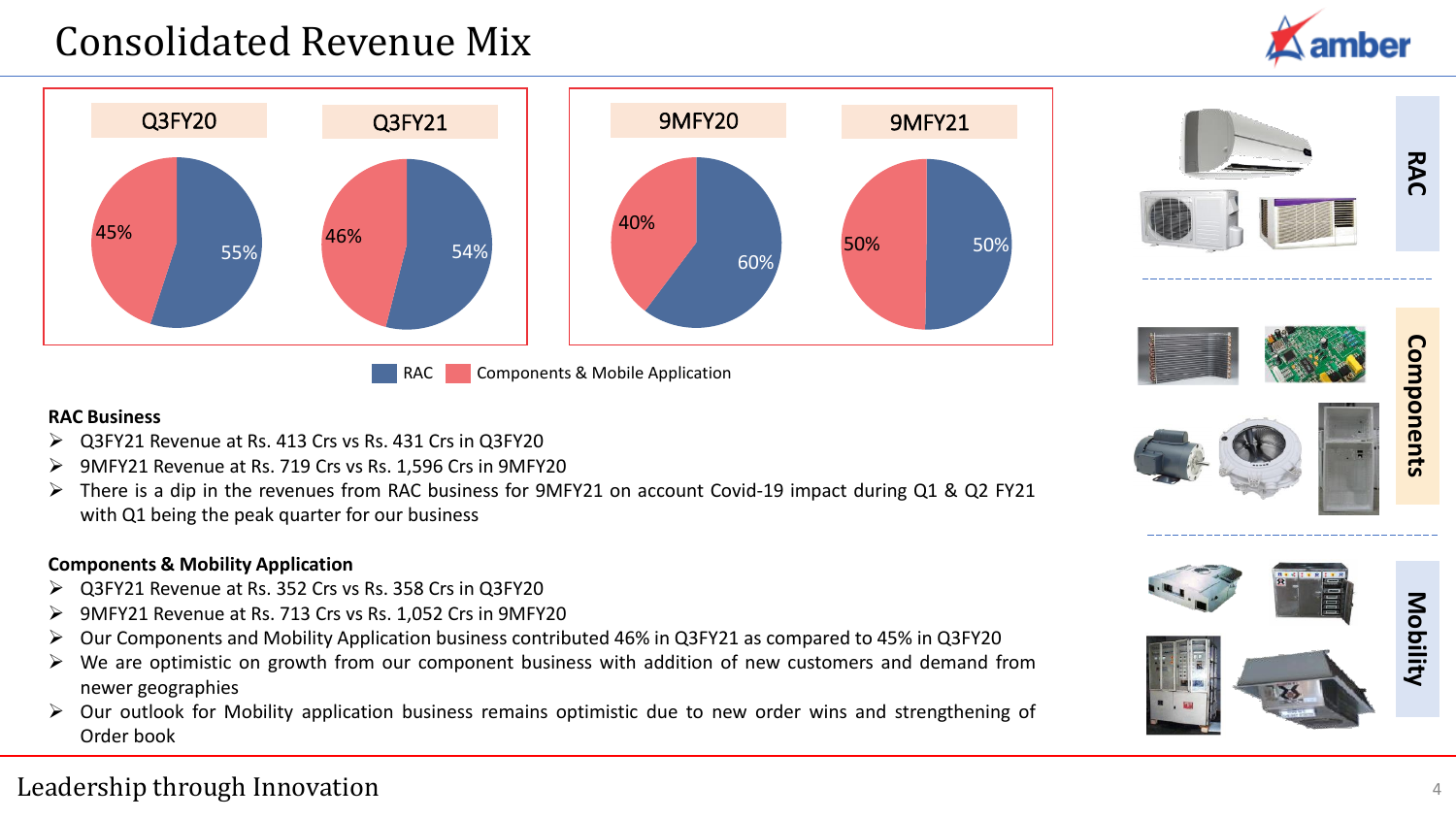# Q3FY21 Consolidated EBIDTA & Revenue Build-up



Rs. In Crs



*Internal efficiencies, Cost optimization program and product mix led to increase in margins in Amber as well* 

#### Leadership through Innovation 5 5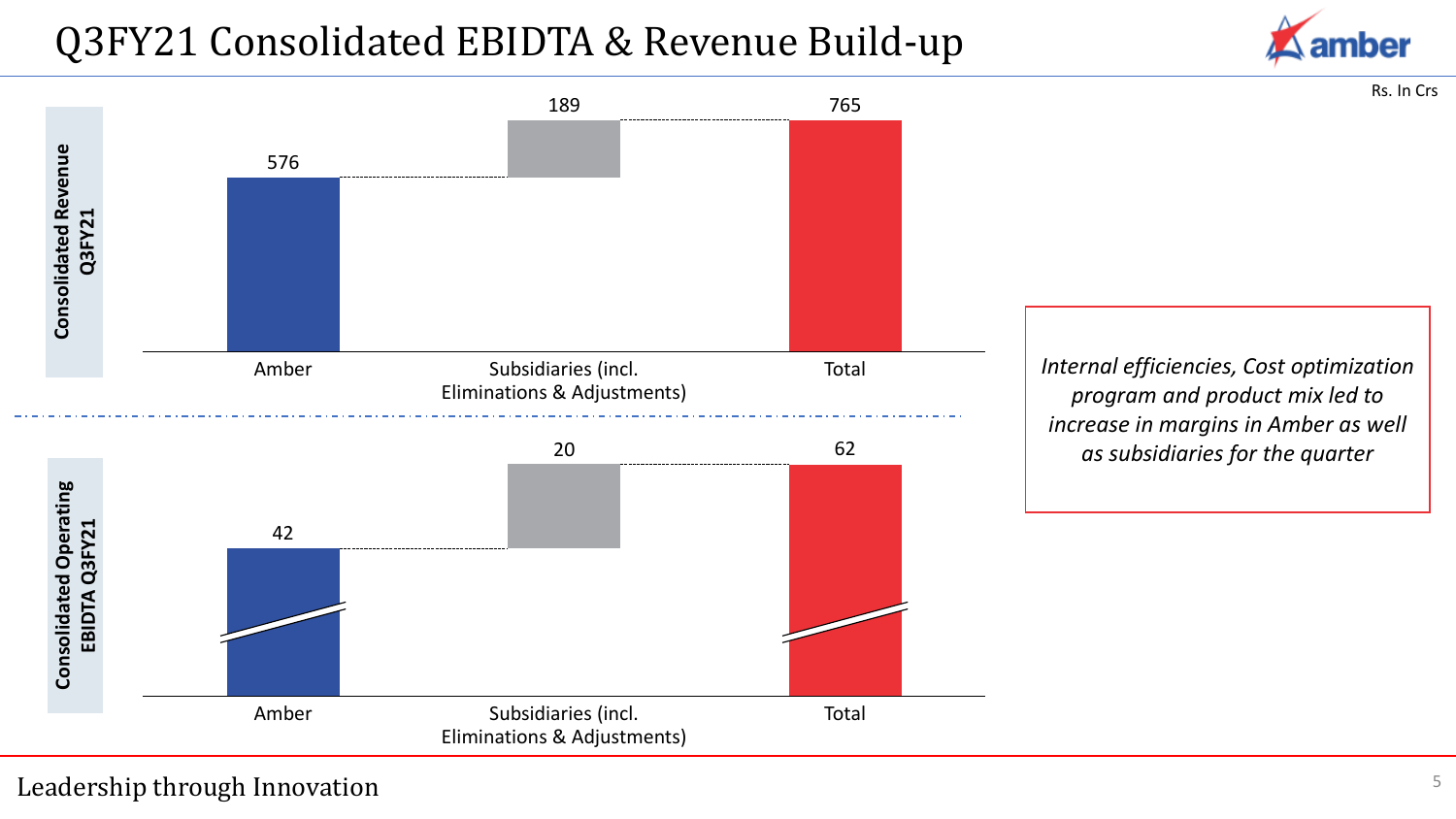## Consolidated Profit & Loss Statement



| <b>Particulars (Rs in Crs)</b>                  | Q3FY21 | <b>Q3FY20</b> | <b>Yo Y</b> (%) | <b>9MFY21</b>  | <b>9MFY20</b> | <b>YoY</b> (%) |
|-------------------------------------------------|--------|---------------|-----------------|----------------|---------------|----------------|
| <b>Revenue from Operations</b>                  | 765    | 788           | $-3%$           | 1,432          | 2,648         | $-46%$         |
| <b>Raw Material</b>                             | 623    | 654           |                 | 1,169          | 2,206         |                |
| <b>Gross Profit</b>                             | 142    | 134           | 5%              | 263            | 442           | $-40%$         |
| <b>Gross Margins (%)</b>                        | 18.5%  | 17.1%         | 146 bps         | 18.4%          | 16.7%         | 170 bps        |
| <b>Employee Expenses</b>                        | 27     | 27            |                 | 72             | 76            |                |
| Other Expenses (Excluding forex Gain/Loss)      | 52     | 55            |                 | 110            | 159           |                |
| <b>Total Expenses</b>                           | 702    | 736           |                 | 1,351          | 2,440         |                |
| <b>Operating EBITDA (After adjusting forex)</b> | 62     | 52            | 19%             | 81             | 207           | $-61%$         |
| <b>Operating EBIDTA Margins (%)</b>             | 8.2%   | 6.7%          | 151 bps         | 5.7%           | 7.8%          | $(215)$ Bps    |
| Depreciation & Amortization                     | 24     | 21            |                 | 70             | 63            |                |
| Other Income (Including forex Gain/Loss)        | 10     | 4             |                 | 22             | 8             |                |
| <b>EBIT</b>                                     | 48     | 35            |                 | 34             | 153           |                |
| <b>Finance Cost</b>                             | 9      | 11            |                 | 30             | 32            |                |
| <b>PBT</b>                                      | 40     | 24            |                 | 4              | 121           |                |
| Tax                                             | 12     | (0)           |                 | (3)            | 19            |                |
| <b>PAT</b>                                      | 28     | 25            | 12%             | $\overline{7}$ | 101           | $-93%$         |
| PAT %                                           | 3.6%   | 3.1%          | 50 bps          | 0.5%           | 3.8%          | $(335)$ bps    |
| <b>EPS</b>                                      | 7.99   | 7.18          |                 | 1.90           | 30.39         |                |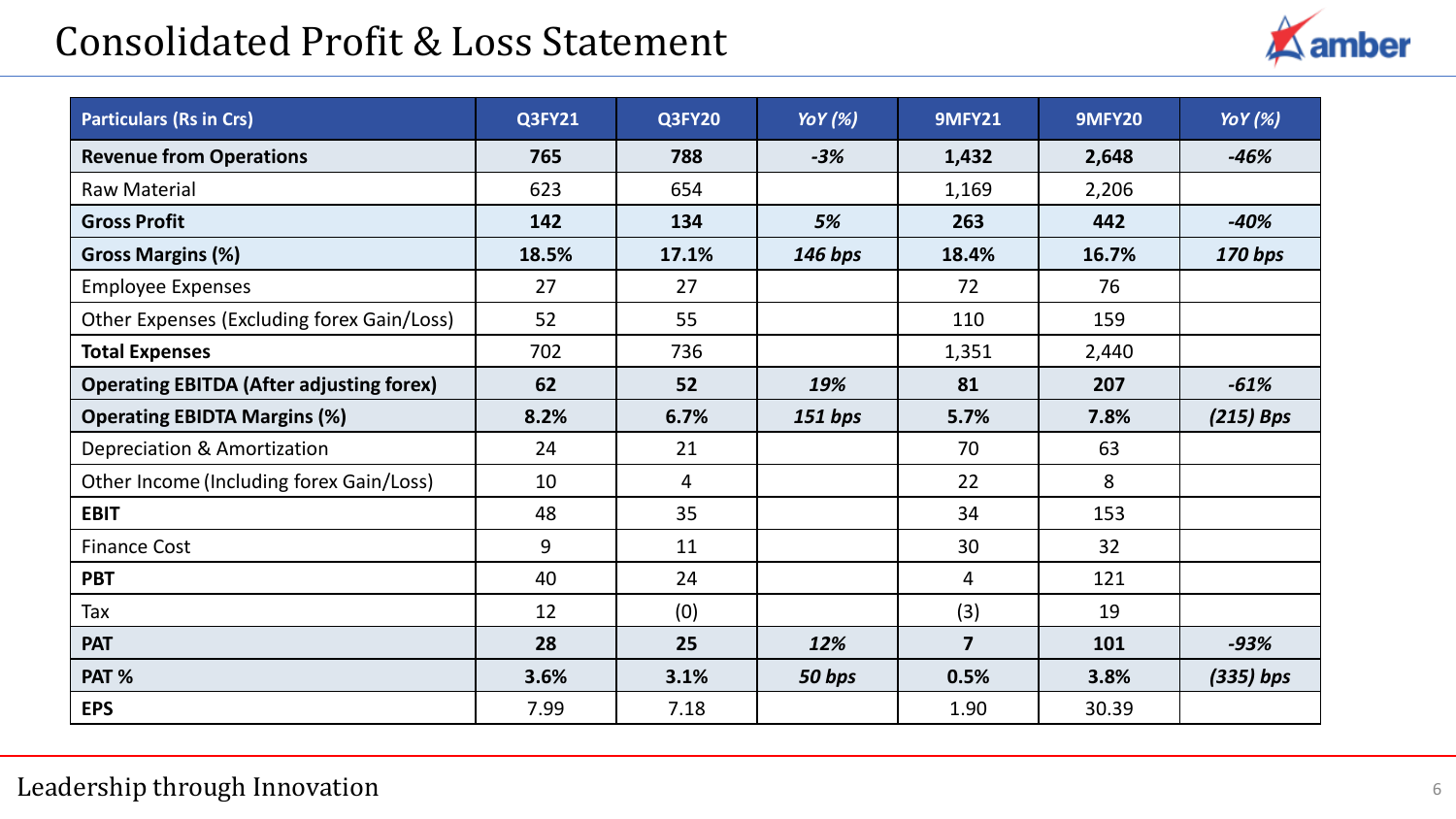

## **Import ban on Air conditioners with Refrigerants**

- $\gamma$ Rs. 4000 crs+ of RAC were being imported in India of which 70-75% consisted of Completely Built Units (CBUs) with refrigerants and remaining being WAC's/IDU's & ODU's
- **Import ban will enhance the Local & Domestic Manufacturing of the Completely Built Units (CBUs) as well as Components for RAC's in India**
- Amber is well placed to capitalize on this opportunity as a one-stop solution provider to its customers for HVAC industry



### **Refrigerant Gas Filling**

Gas Charge + Assembly

**Manufacturing in India**

Complete manufacturing in India to avoid heavy import costs

Amber is fully geared up to support OEMs with refrigerant gas filling in the first phase and also geared up to provide solution in completely Built Units (CBUs) of RACs and supply of its components.

> Already signed 6 new customers since the announcement of the notification